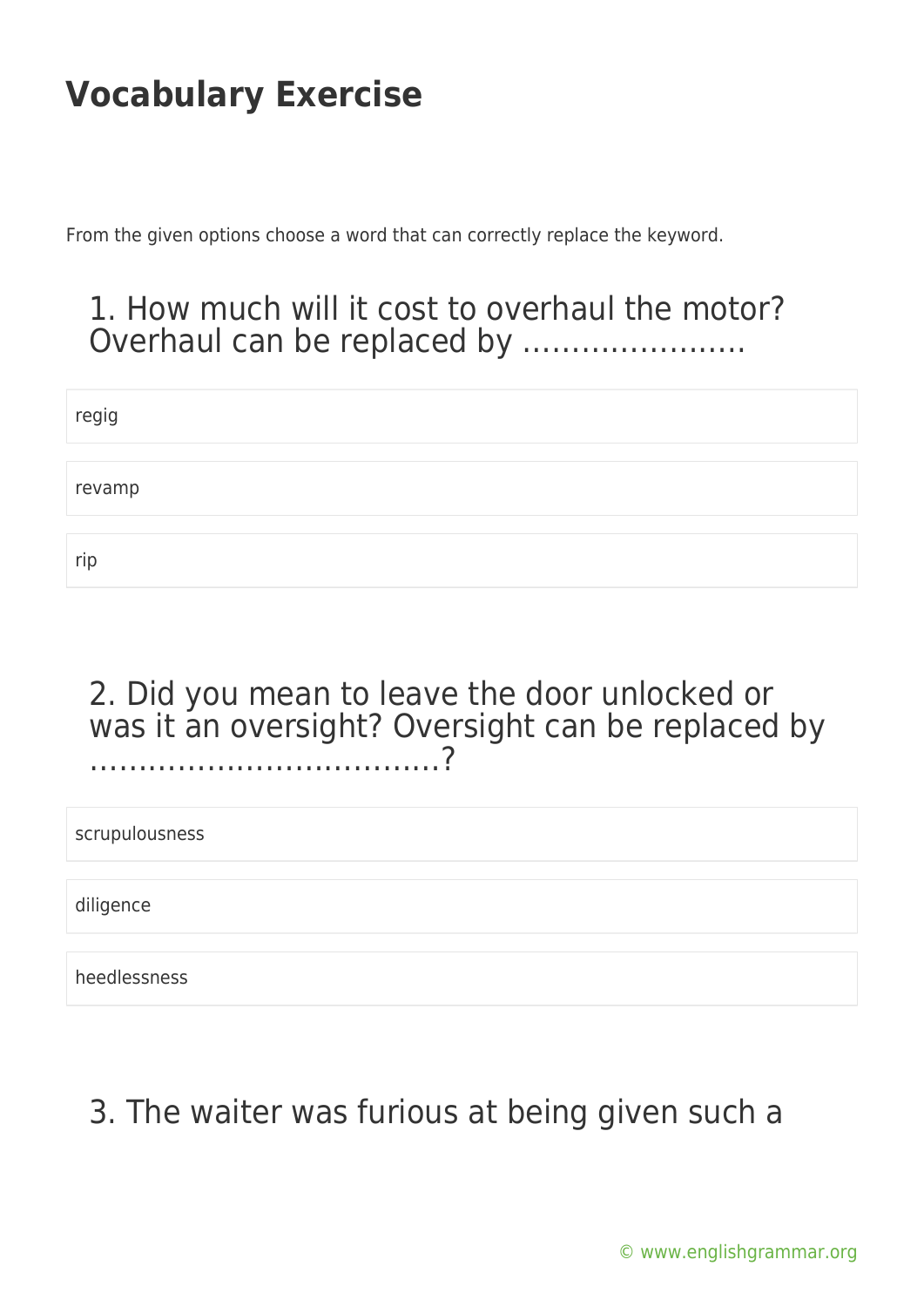### paltry tip. Paltry can be replaced by

………………………..

measly

resolute

resourceful

### 4. She pampers her husband like a baby. Pampers can be replaced by ……………………….

indulges

pacifies

patronizes

5. Pandemonium broke out when the teacher left the room. Pandemonium can be replaced by

bedlam

……………………………………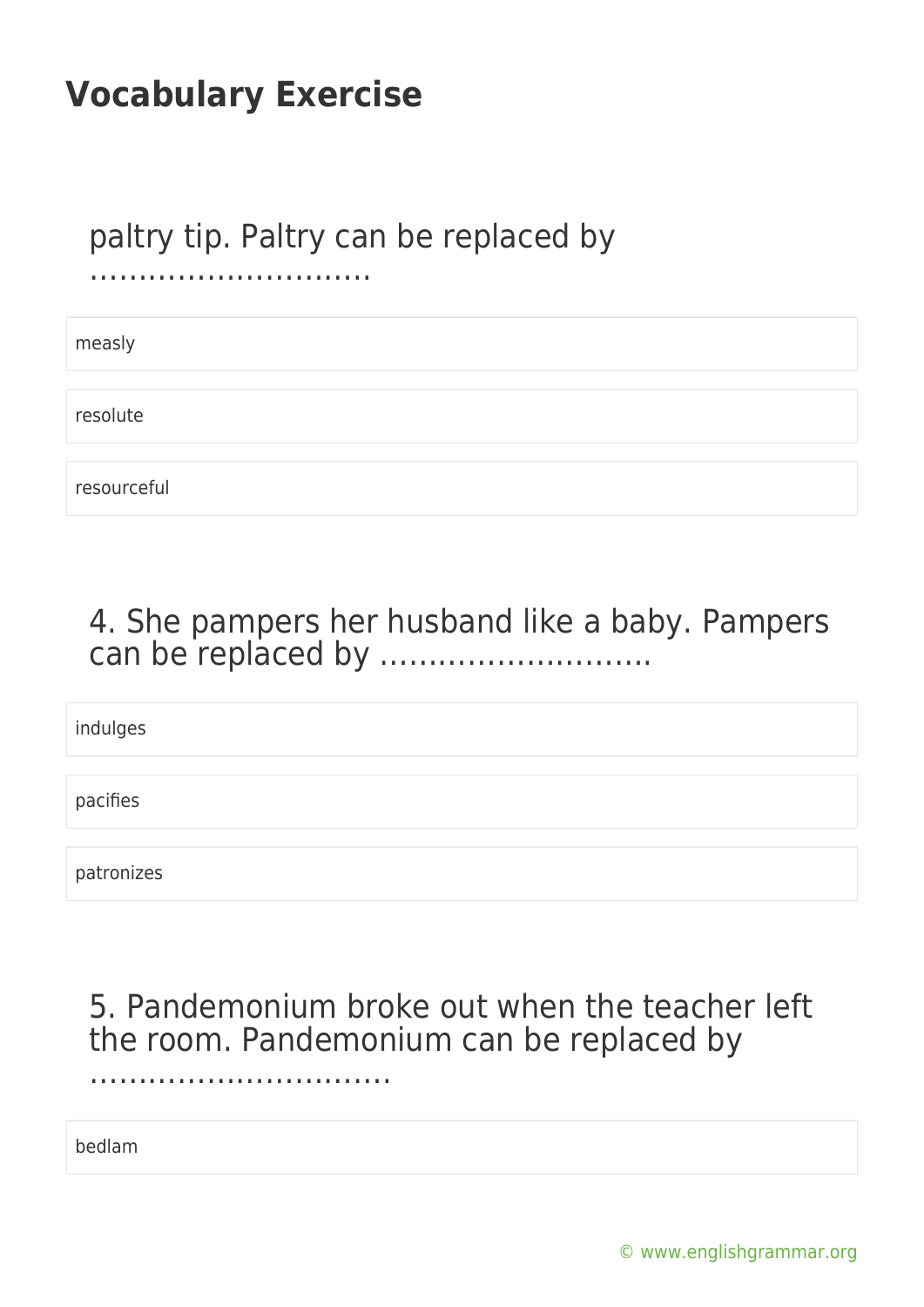mischief

malevolence

### 6. The child led a cloistered life. Here cloistered can be replaced by ………………………..

insinuated

insulated

reserved

### 7. Certain drugs cause blood to coagulate. Here coagulate can be replaced by

…………………………………………

curdle

ambulate

percolate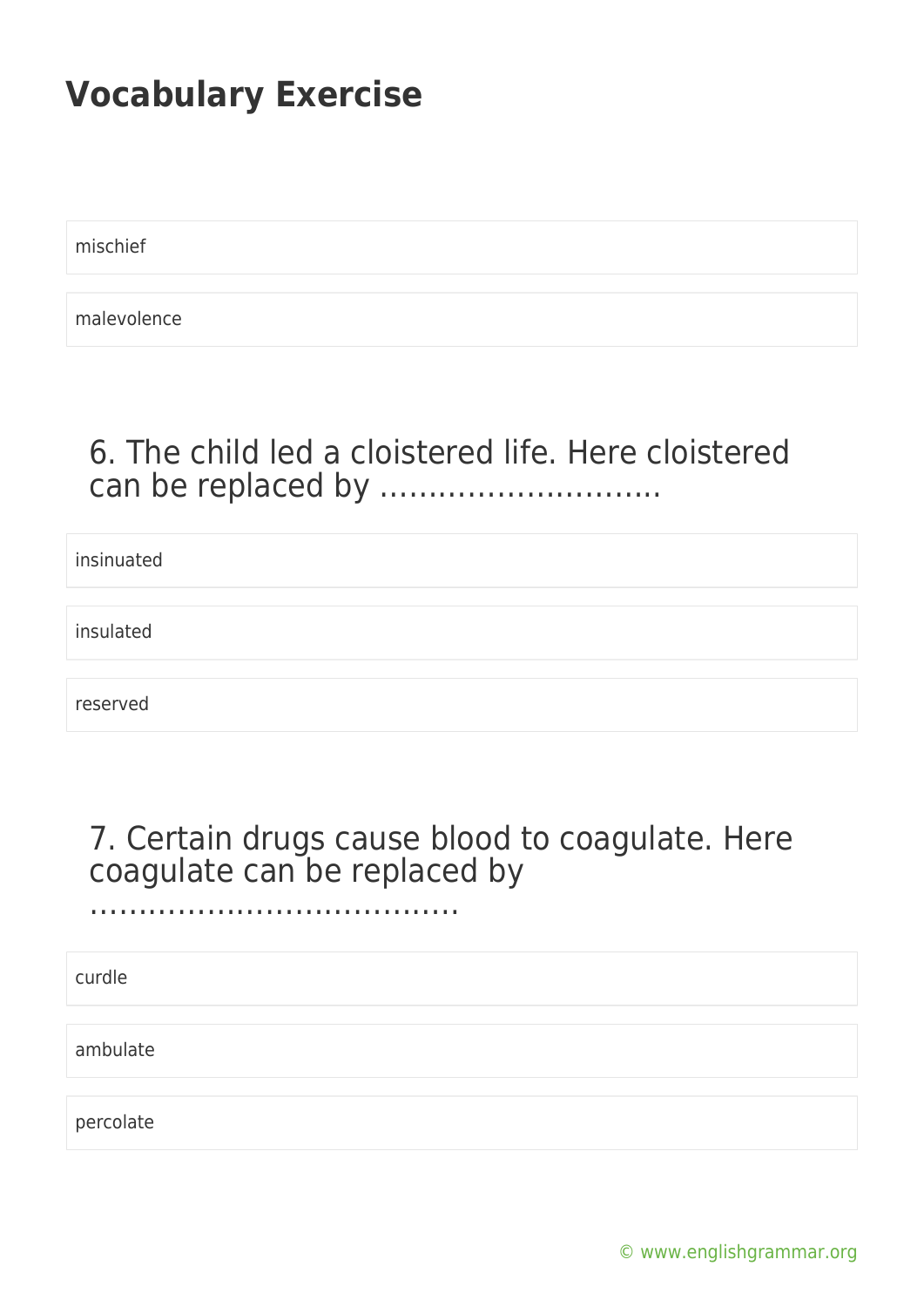8. The retiring chairman received a panegyric from the new chairman. Here panegyric can be replaced by ………………………….

| tribute          |  |  |
|------------------|--|--|
| encomium         |  |  |
|                  |  |  |
| eulogy           |  |  |
|                  |  |  |
| All of the above |  |  |

#### 9. The bedrooms were painted in pastel colors. Pastel can be replaced by …………………………

light vibrant dark

### 10. When you ask him a question you get a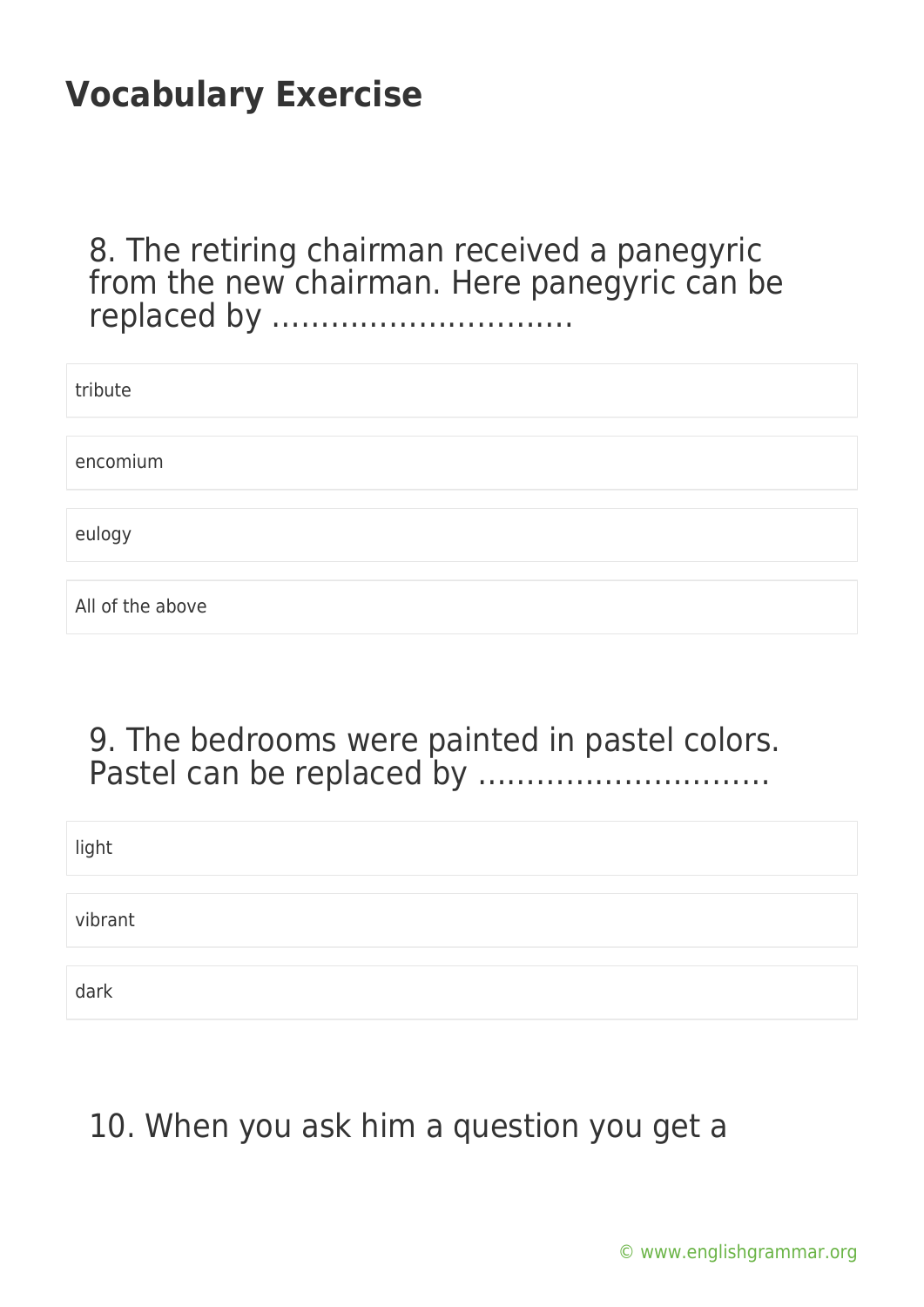……………………………………………

pedantic answer. Here pedantic can be replaced by ………………………..

| succinct |  |  |  |
|----------|--|--|--|
|          |  |  |  |
| pithy    |  |  |  |
|          |  |  |  |
| didactic |  |  |  |

### 11. He had a penchant for rich desserts. Here penchant can be replaced by

aversion

repulsion

propensity

#### Answers

1. How much will it cost to overhaul the motor? Overhaul can be replaced by revamp.